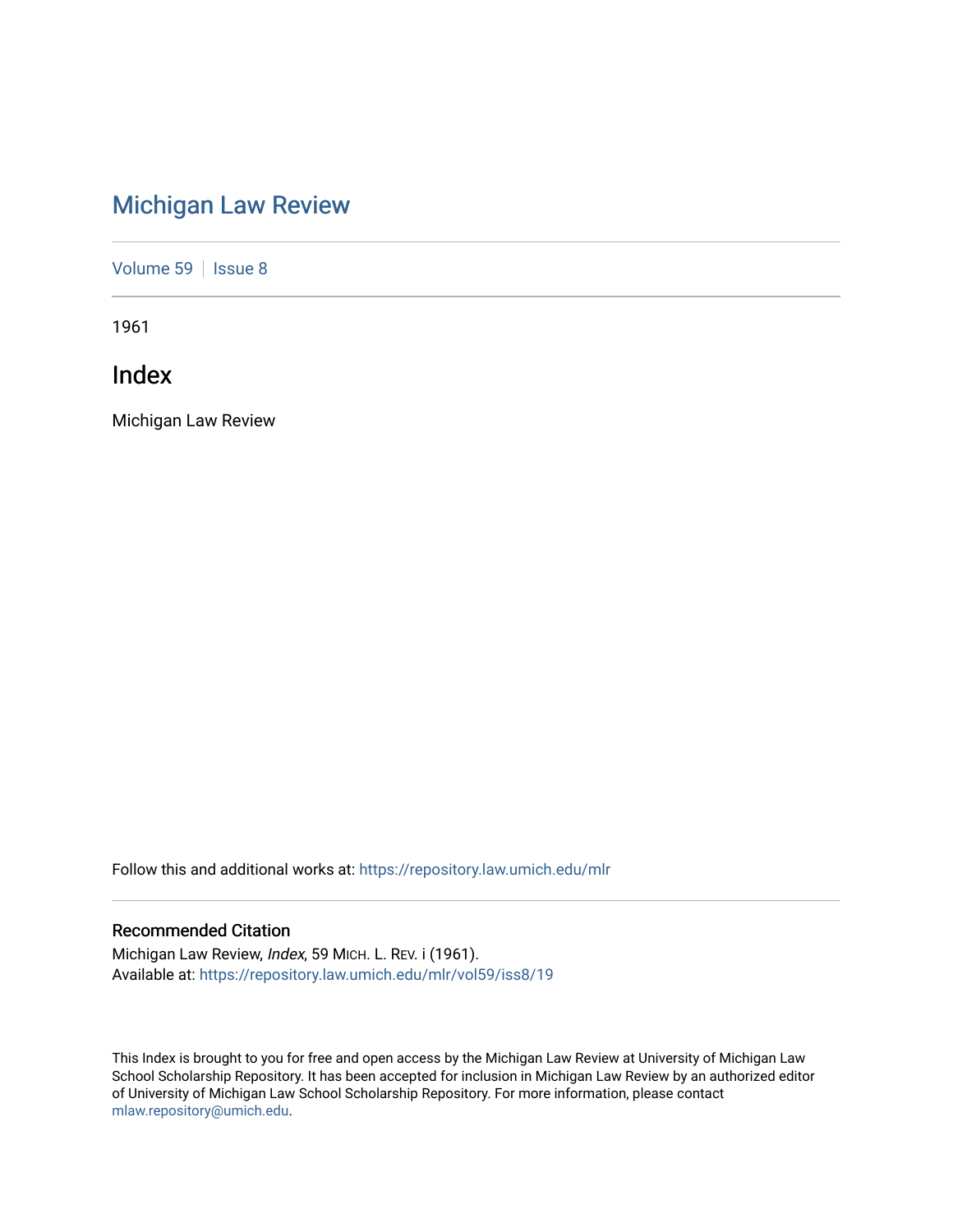# **Michigan Law Review**

 $er$ 

**Volume59**  *1960..-1961* 

 $C$ *K* $\odot$ 

UNIVERSITY OF MICHIGAN LAW SCHOOL

> ANN ARBOR, MICHIGAN 1961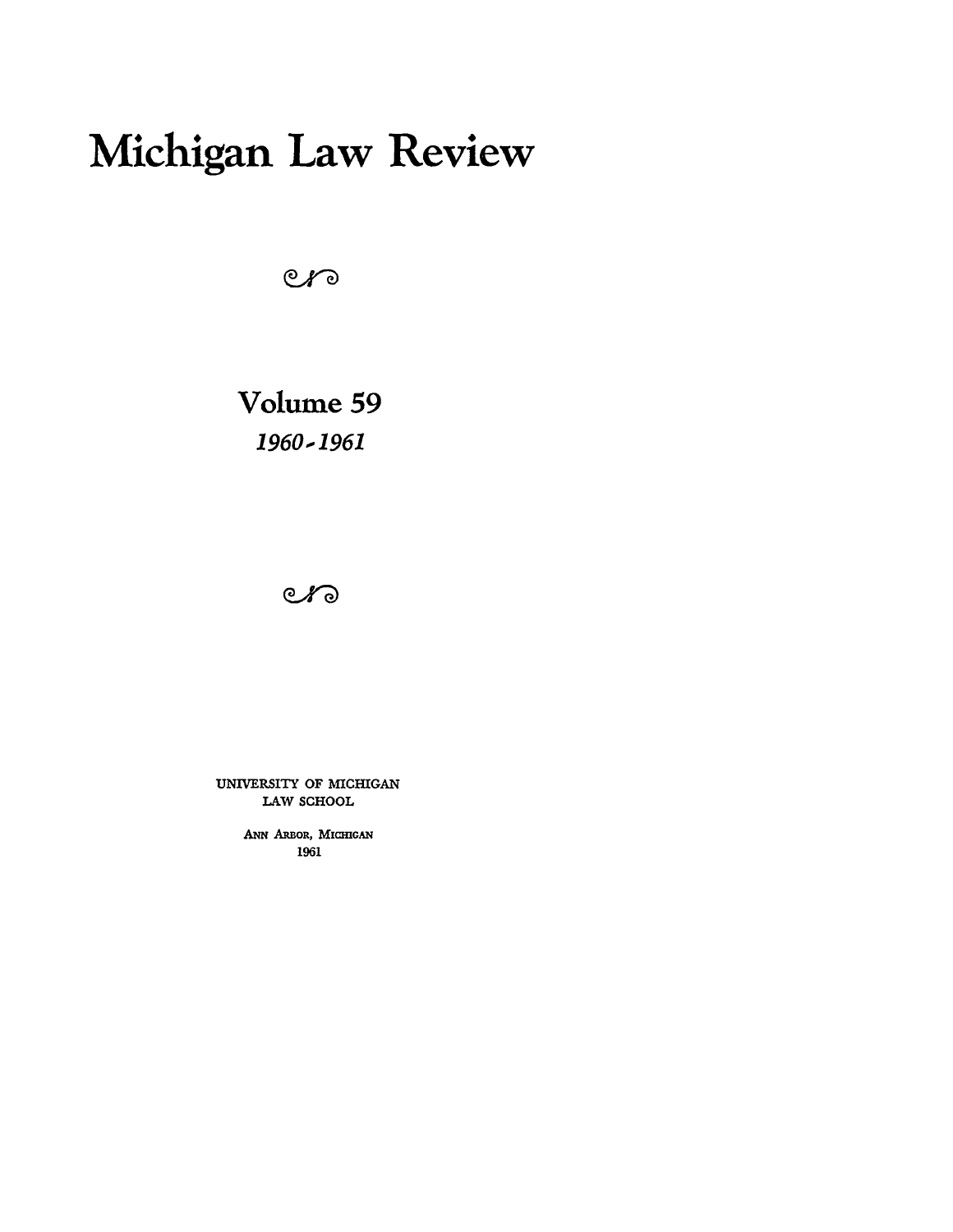# **CONTENTS**

# Volume 59

| Book Reviews-Reviewers ____________________ x |  |
|-----------------------------------------------|--|

Copyright 1960-1961

*By* MICHIGAN LAW REVIEW ASSOCIATION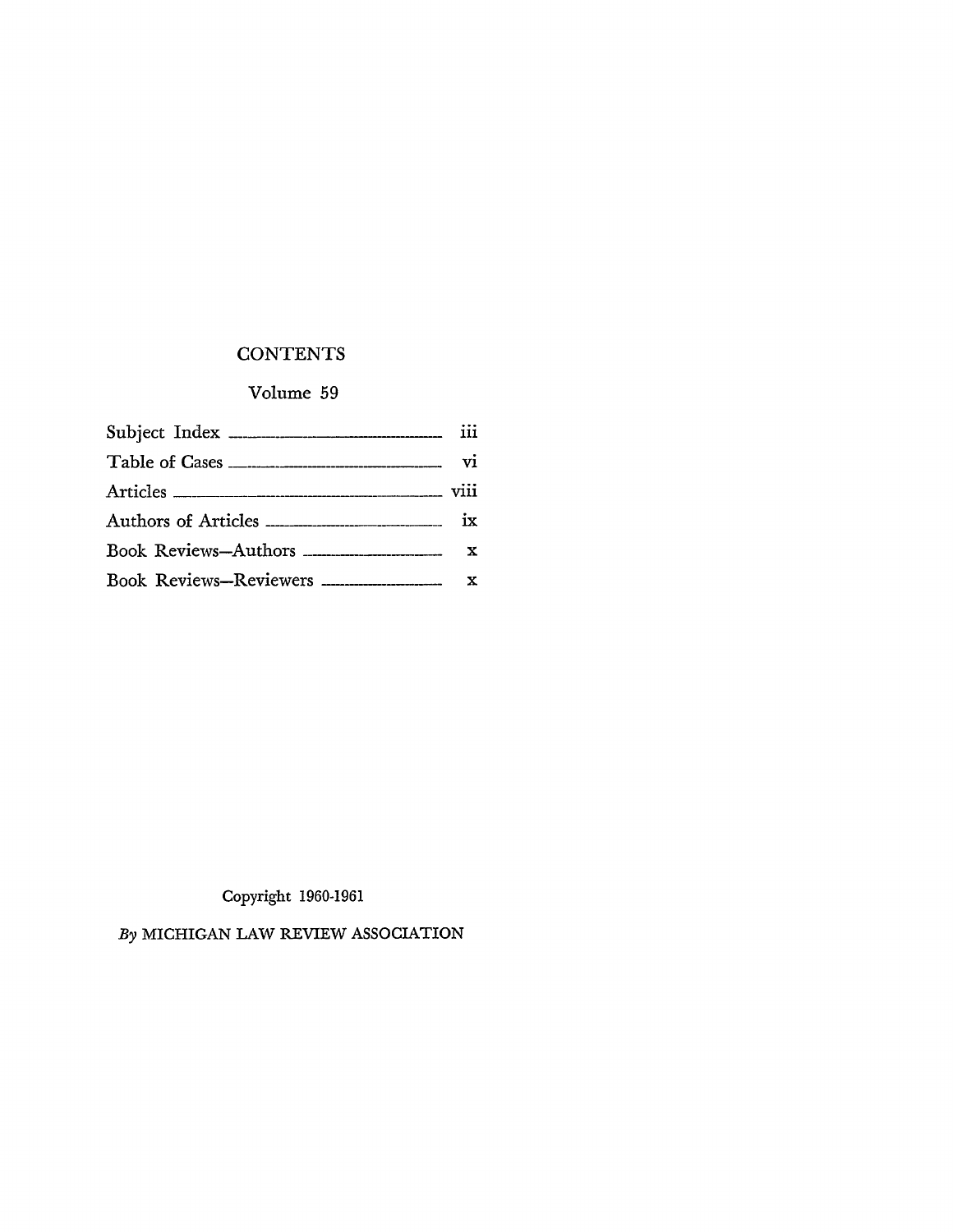# 1961 ] **INDEX** iii

## SUBJECT INDEX

(a) after a reference indicates a leading article; (c) indicates a comment.

#### ADMINISTRATIVE LAW

See also *Constitutional Law, Jurisprudence, Stason, E. Blythe.* 

- Removal of judicial functions from federal trade commission to a trade court: a reply to Mr. Kintner {a) 199-232
- The investigatory powers of the comptroller general of the United States (a) 1191-1216

#### ANTITRUST LAW

British antitrust in action (a) 855-902

- Federal antitrust laws  $-$  exclusive dealing  $$ standards of illegality under section 3 of the Clayton act  $(c)$
- Federal antitrust law stockholders' remedies for corporate injury resulting from antitrust violations: derivative antitrust suit and fiduciary duty action (c) 904-929
- Guides to harmonizing section 5 of the federal trade commission act with the Sherman and Clayton acts (a) 821-854

#### ASSOCIATIONS

Expulsion, suspension, or exclusion of members- physician's right to membership in county medical society

#### ATOMIC ENERGY LAW

See also *International Law.* 

- Atomic energy act of  $1954$ -substantial legal restrictions on the private develop-<br>ment of nuclear reactors 438 ment of nuclear reactors
- Radiation injuries and statistics: the need for a new approach to injury litigation (a) 259-304

#### BILIS AND NOTES

Payees by impersonation and by assumption of a name-drawer's intent and commercial policy (c) 1218-1236

#### BOOKS

See also *Book Reviews,* p. x *infra.* 

Reviews and notes of current books on law and related subjects: 150-153; 325-332; 472-481; 655-669; 806-816; 980-989; 1127- 1135; 1280-1290

#### CIVIL PROCEDURE

Disclosure of minutes when grand jury was used for purpose of preparing for civil action 123

- CONFLICT OF LAWS
- Law applicable in federal courts-federal law applied to contractual relations of admiralty lawyer
- State cession of territory effect of exclusive jurisdiction by federal government on state laws 957

#### CONSTITUTIONAL LAW

- Citizenship-draft-avoidance statute declared unconstitutional 960
- Color blindness but not myopia: a new look at state action, equal protection, and "private" racial discrimination (a}

993-1016

- Commerce clause local smoke control ordinance not an undue burden on interstate commerce 964
- Due process-collection of state use tax from nonresident vendor 441
- Due process conviction without evidence of guilt 306
- Due process-right of second offender to pre-sentence hearing regarding prior conviction
- Eminent domain extension of fifth amendment "taking" to include destruction of lien right by the doctrine of immunity of government property from attachment 968
- Equal protection-racial discrimination and the role of the state (c) 1054-1077
- Freedom of religion tuition payments to parochial schools violate fourteenth amendment
- Governmental immunity-immunity of agent of federal government to state taxation 128
- Judicial determination of constitutional questions - the necessity of explicit authorization of administrative officers to take actions which limit first amendment freedoms 638
- Persons entitled to raise constitutional questions - standing to suppress evidence obtained in violation of the fourth amendment 444
- Search and seizure duty of home owner to permit housing inspection without a warrant 447
- Search and seizure search incidental to an administrative arrest 310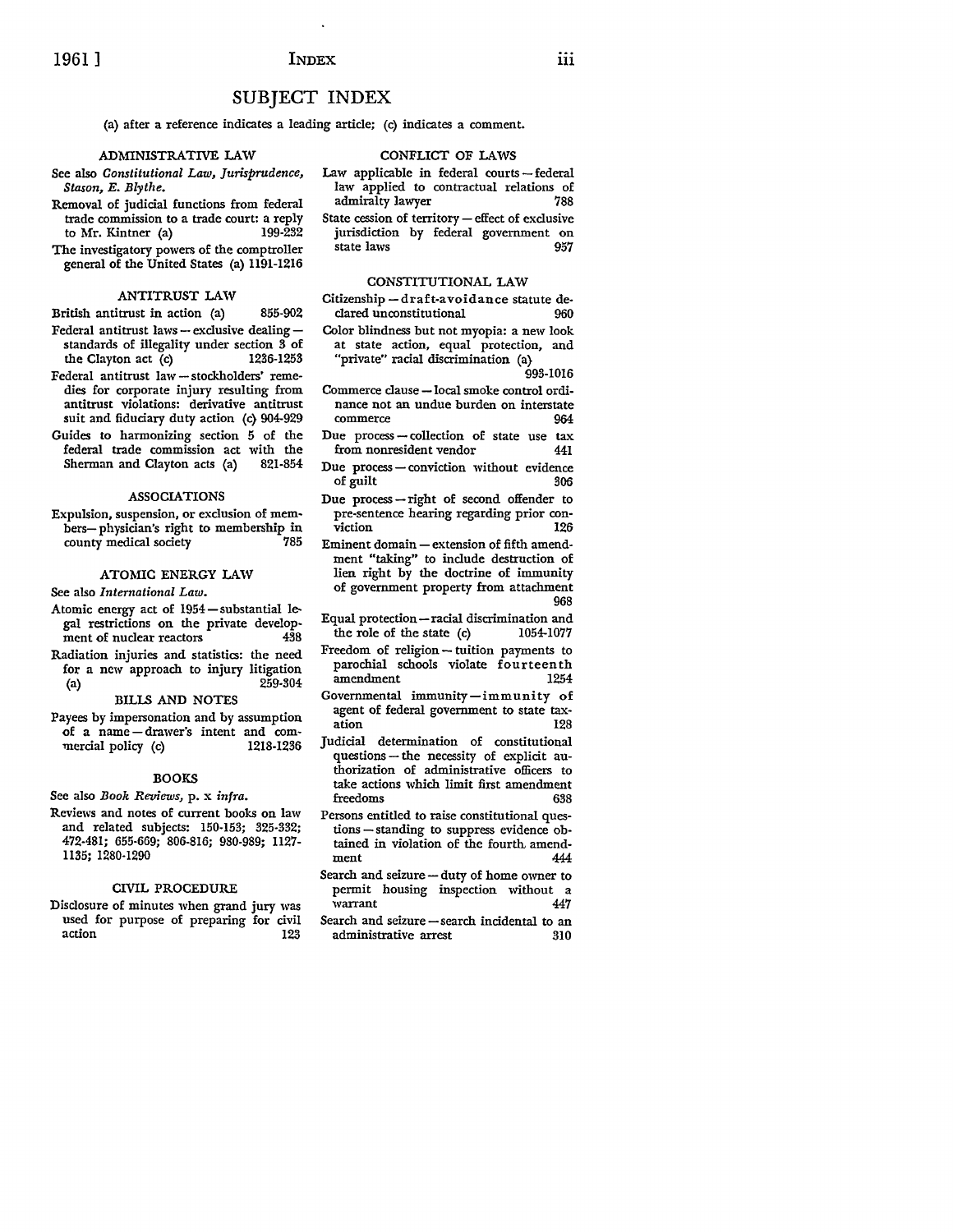975

- Sovereign immunity suit for specific relief against federal officers - United States not a necessary party 1270
- State action and the equal protection clause - status of lessee of public property 450

#### CONTRACTS

See also *Conflict of Laws, Real Property, Sales.* 

Frustration of purpose (c) 98-122 Subrogation-partial subrogation of a cause of action for personal injuries 1256

#### COPYRIGHT LAW

- Copyright-notice requirements-pitfalls for the unwary  $(c)$  616-637
- Copyright of textile designs clarity and confusion in the second circuit (a) 1043-1052
- Literary and artistic property-commonlaw copyright - filing of architectural plans in a public office as publication 133

#### CORPORATIONS

- See also *Antitrust Law, International Business Organization, Taxation.*
- Directors validity of by-law permitting removal of directors without cause 640

#### CREDITORS' RIGHTS

Attachment and garnishment in the federal<br>courts (a) 337-380 courts (a)

#### CRIMINAL LAW AND PROCEDURE

- See also *Constitutional Law, Federal Procedure.*
- $Criminal$  procedure  $-$  jurisdiction  $-$  juvenile court's right to exclusive jurisdiction over a contempt proceeding originally initiated against a minor child in a court of general jurisdiction 131
- Criminal law insane persons competency<br>to stand trial (c)  $1078-1100$ to stand trial  $(c)$
- Criminal law  $-$  insane persons  $-$  influence of mental illness on the parole return proc-<br>ess (c) 1101-1126 1101-1126

#### DUE PROCESS

See *Constitutional Law.* 

#### EQUITY

See *Legal History.* 

#### EVIDENCE

See also *Constitutional Law.* 

Attorney-client privilege - identity of client held privileged 791

#### FEDERAL COURTS

See *Conflict of Laws, Creditors' Rights, Labor Law.* 

#### HABEAS CORPUS

Federal procedure—habeas corpus—custody<br>as a prerequisite for jurisdiction 312 as a prerequisite for jurisdiction **312** 

Habeas corpus - procedural prerequisites motion denied for failure to appeal conviction despite failure being excusable

## INSURANCE

- Concurrent causation in insurance contracts (a) 1141-1190
- Insurance regulation under the McCarran-Ferguson act-FTC jurisdiction not ousted by a state statute purporting to control deceptive advertising mailed to other states 794

#### INTERNATIONAL BUSINESS ORGANIZATION

Forming a subsidiary in the European com-<br>mon market (a) 1-48 mon market (a)

#### INTERNATIONAL LAW

See also *Jurisprudence.* 

International control of the safety of nuclear-powered merchant ships (a) 233·258

#### JURISDICTION

See *Criminal Law and Procedure.* 

#### JURISPRUDENCE

Post-war thinking about the rule of law 485-486

The challenge of the rule of law (a) 603-613 The executive department of government and the rule of law (a) 515-530 The international rule of law (a) 553-574 The legislative process and the rule of law: attempts to legislate taste in moral and political beliefs (a) The rule of law and the judicial process (a) 501-514

The rule of law in historical perspective (a) 487-500

The supreme court and the rule of law (a) 531-552

#### LABOR LAW

Arbitration - restriction of judicial intervention into the arbitration process 454 Fair labor standards  $act$  - coverage of construction workers 316 Federal pre-emption - state power to ex-<br>clude ex-felons from union office 643 clude ex-felons from union office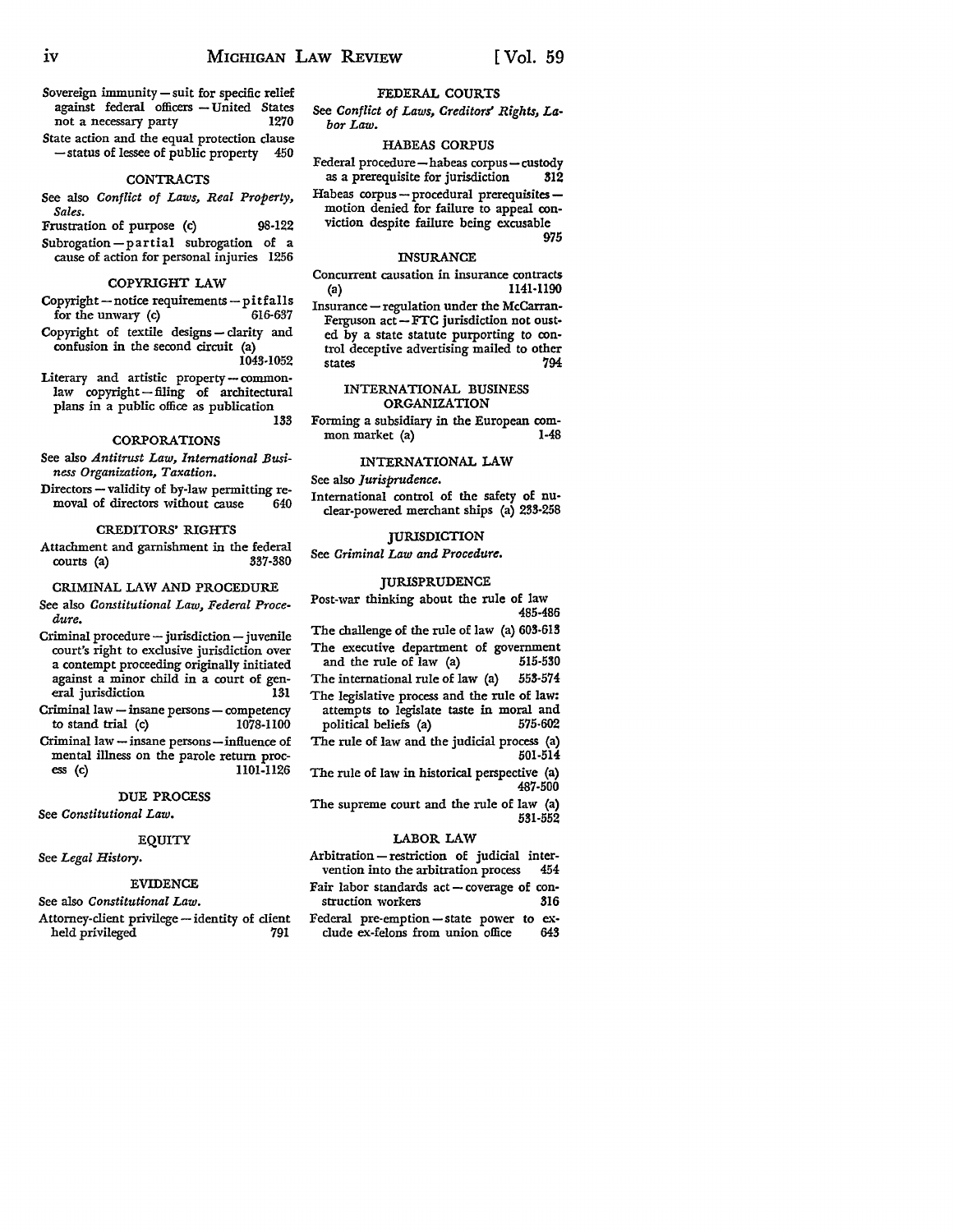- Labor relations disputes and concerted activities – right of employees of a public<br>corporation to strike 1260 corporation to strike
- Norris-LaGuardia act-federal courts without jurisdiction to enjoin strike in support of demand that no jobs be abolished without railway union's consent 459
- No-strike clauses in the federal courts (a} 673-710
- Past practice and the administration of collective bargaining agreements (a) 1017-1042
- Railway labor act union referendum provisions as an indication of failure to bargain in good faith 798
- Recognition and organizational picketingunfair labor practice charge is a prerequisite to initiation of the expedited election procedure of section  $8(b)(7)(C)$  of the<br>NLRA  $\overline{\text{NLRA}}$
- Unemployment compensation-labor dispute disqualification-workers unemployed by a multi-employer lockout 145

LEGAL EDUCATION

See *Stason, E. Blythe.* 

#### LEGAL HISTORY

Chancery practice on the American frontier: a study of the records of the supreme court of Michigan Territory, 1805-1836 {a) 49-96

#### LEGISLATION

See *Jurisprudence.* 

#### PERIODICAL INDEX

Index to recent articles and comments ap• pearing in leading law reviews: 154-156; 333-335; 482-484; 670-671; 817-819; 990- 992; 1136-1140; 1291-1294

#### PROCEDURE

See *Civil Procedure, Criminal Law and Procedure.* 

#### REAL PROPERTY

- Easements by implication creation of easements by implied reservations in Mich-<br>igan (c) 432-437 igan (c)
- Escheat-abandoned property-full faith and credit as a bar to multiple escheat of<br>intangibles (c) 756-784 intangibles (c)
- Liens husband's contract for improvements on land owned jointly with wife 139

#### REGULATION OF BUSINESS

See also *Antitrust Law, Insurance.*  Regulation of business - SEC rule X-10B-5 - recovery by corporation fraudulently induced to issue shares 1267

#### RULE OF LAW

See *Jurisprudence.* 

#### SALES

Implied warranty- privity of contract as a prerequisite to recovery from manufacturer 464 Privity - disclaimer of implied warranty 467

#### SEARCH AND SEIZURE

See *Constitutional· Law.* 

#### E. BLYTHE STASON

Dedication (of December issue) E. Blythe Stason (a) 157 159-190 E. Blythe Stason - engineer of administrative law (a) 191-198

#### SUPREME COURT

See also *Jurisprudence.* 

The supreme court - October 1959 term (a)  $403-4$ (a) 403-430

#### TAXATION

See also *Constitutional Law.* 

- Federal estate  $tax -marital$  deduction annuity for life with guaranteed certain payments not divided into two properties by insurer's accounting treatment 971
- Federal income tax corporation held not collapsible where view to sell arose after construction completed 802
- Federal income  $tax$  full payment a prerequisite to refund suit 141
- Federal income tax-published opinions of the new tax officialdom: a review (c} 929-956
- Federal income  $tax$  severance damages to real property are a component of charitable deduction 1274
- Federal income tax strike benefits may be gifts 321
- Income  $tax gross$  income from mining as the basis for computing percentage depletion allowances 649
- The new tax policy on deferred compensa-<br>tion (a) 881-402 tion  $(a)$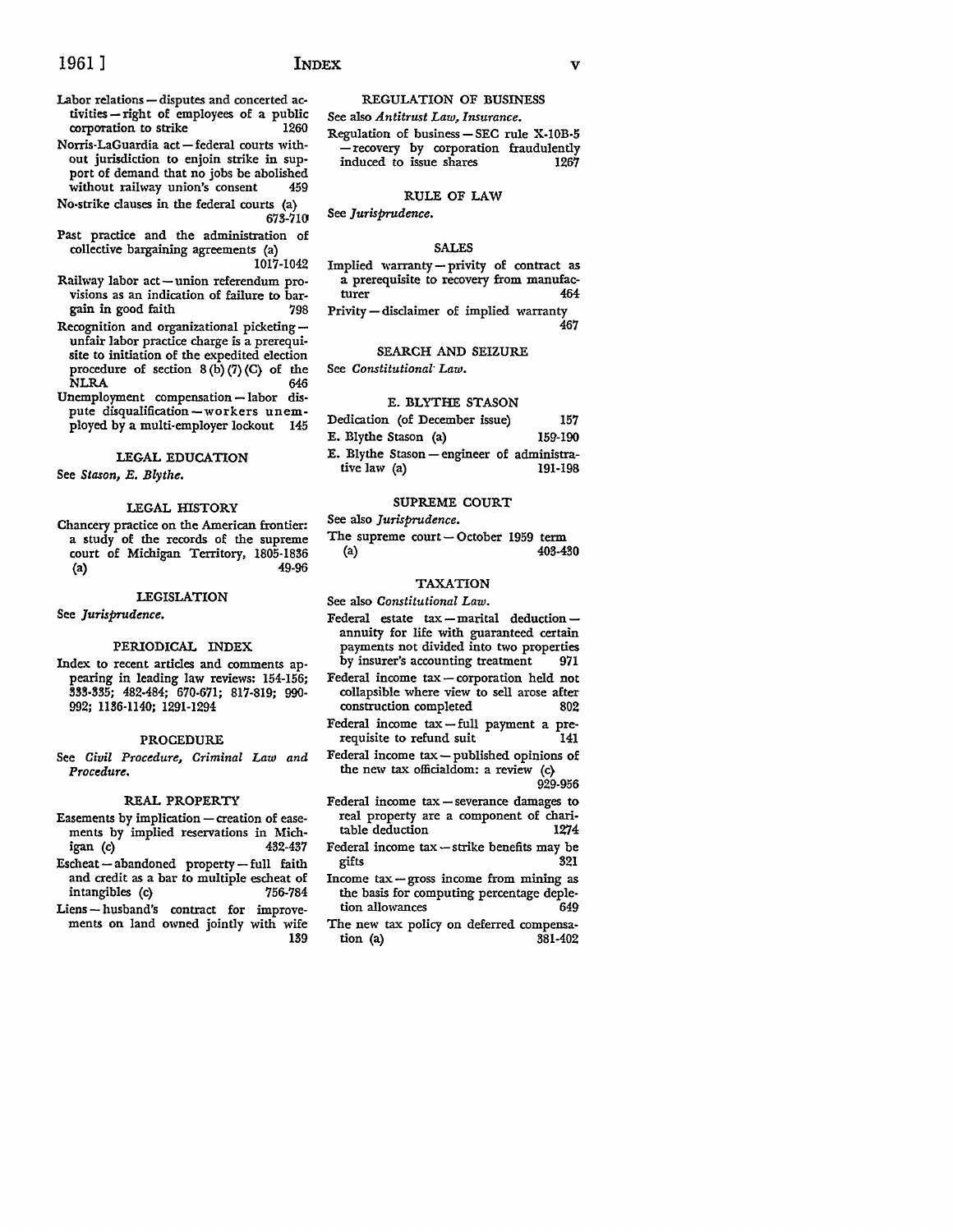Radiation Injuries and Statistics: The Need for a New Approach to Injury Litigation *-Samuel* D. *Estep* 259-304

Removal of Judicial Functions from Federal Trade Commission to a Trade Court: A Reply to Mr. Kintner - *Raoul Berger* 199-232

## AUTHORS OF ARTICLES

- BERGER, RAouL-Removal of Judicial Functions from Federal Trade Commission to a Trade Court: A Reply to Mr. Kintner 199-232
- BERMAN, WILLIAM H. and HYDEMAN, LEE M. - International Control of the Safety of Nuclear-Powered Merchant Ships 233-258
- BISHOP, WILLIAM W. The International<br>Rule of Law 553-574 Rule of Law
- BLUME, WILLIAM WIRT-Chancery Practice on the American Frontier: A Study of the Records of the Supreme Court of Michigan Territory, 1805-1836 49-96
- BOSHKOFF, DOUGLASS Documents of Title: A Comparison of the Uniform Commercial Code and Other Uniform Acts, with Emphasis on Michigan Law 711-754
- BREWER, WILLIAM CONANT, JR. Concurrent Causation in Insurance Contracts 1141-1190
- CONANT, MICHAEL- British Antitrust in Action 855-902
- CONARD, ALFRED F. Forming a Subsidiary in the European Common Market 1-48
- COOPER, FRANK E. The Executive Department of Government and the Rule of 515-530
- COOPERRIDER, LUKE K. The Rule of Law and the Judicial Process 501-514
- CURRIE, BRAINERD Attachment and Garnishment in the Federal Courts 337-380
- DETHMERS, JOHN R.-E. Blythe Stason 159-190
- EHRLICH, THOMAS Copyright of Textile Designs - Clarity and Confusion in the Second Circuit 1043-1052

ESTEP, SAMUEL D. - Radiation Injuries and

Rule of Law and the Judicial Process, The  $-Luke K$ . Cooperrider 501-514

Rule of Law in Historical Perspective, The - *W. Burnett Harvey* 487-500 Supreme Court and the Rule of Law, The -<br>Paul G. Kauber 531-552

Supreme Court- October 1959 Term, The - *Bernard Schwartz* 403-430

*-Luke K. Cooperrider* 501-514

 $Paul G. Kauper$ 

- Statistics: The Need for a New Approach<br>to Injury Litigation 259-304 to Injury Litigation ESTEP, SAMUEL D.-The Legislative Process
- and the Rule of Law: Attempts To Legislate Taste in Moral and Political Beliefs 575-602
- HARVEY, W. BURNETT The Challenge of the Rule of Law  $603-613$ the Rule of Law
- HARVEY, W. BURNETT-The Rule of Law in Historical Perspective 487-500
- HAUSER, GUSTAVE M. The Investigatory Powers of the Comptroller General of the United States 1191-1216
- HYDEMAN, LEE M. and BERMAN, WILLIAM H. - International Control of the Safety of Nuclear-Powered Merchant Ships 233-258
- KAUPER, PAUL G. The Supreme Court and<br>the Rule of Law 531-552 the Rule of Law
- MITTENTHAL, RICHARD-Past Practice and the Administration of Collective Bargain-<br>1017-1042 1017-1042 ing Agreements
- OPPENHEIM, S. CHESTERFIELD Guides to Harmonizing Section 5 of the Federal Trade Commission Act with the Sherman and Clayton Acts 821-854
- RICE, RALPH S. The New Tax Policy on Deferred Compensation 381-402
- ST. ANTOINE, THEODORE J. Color Blindness but Not Myopia: A New Look at State Action, Equal Protection, and "Private" Racial Discrimination 993-1016
- SCHWARTZ, BERNARD-The Supreme Court - October 1959 Term 403-430
- SELLERS, ASHLEY E. Blythe Stason Engineer of Administrative Law 191-198
- STEWART, FRANK H. No-Strike Clauses in the Federal Courts 673-710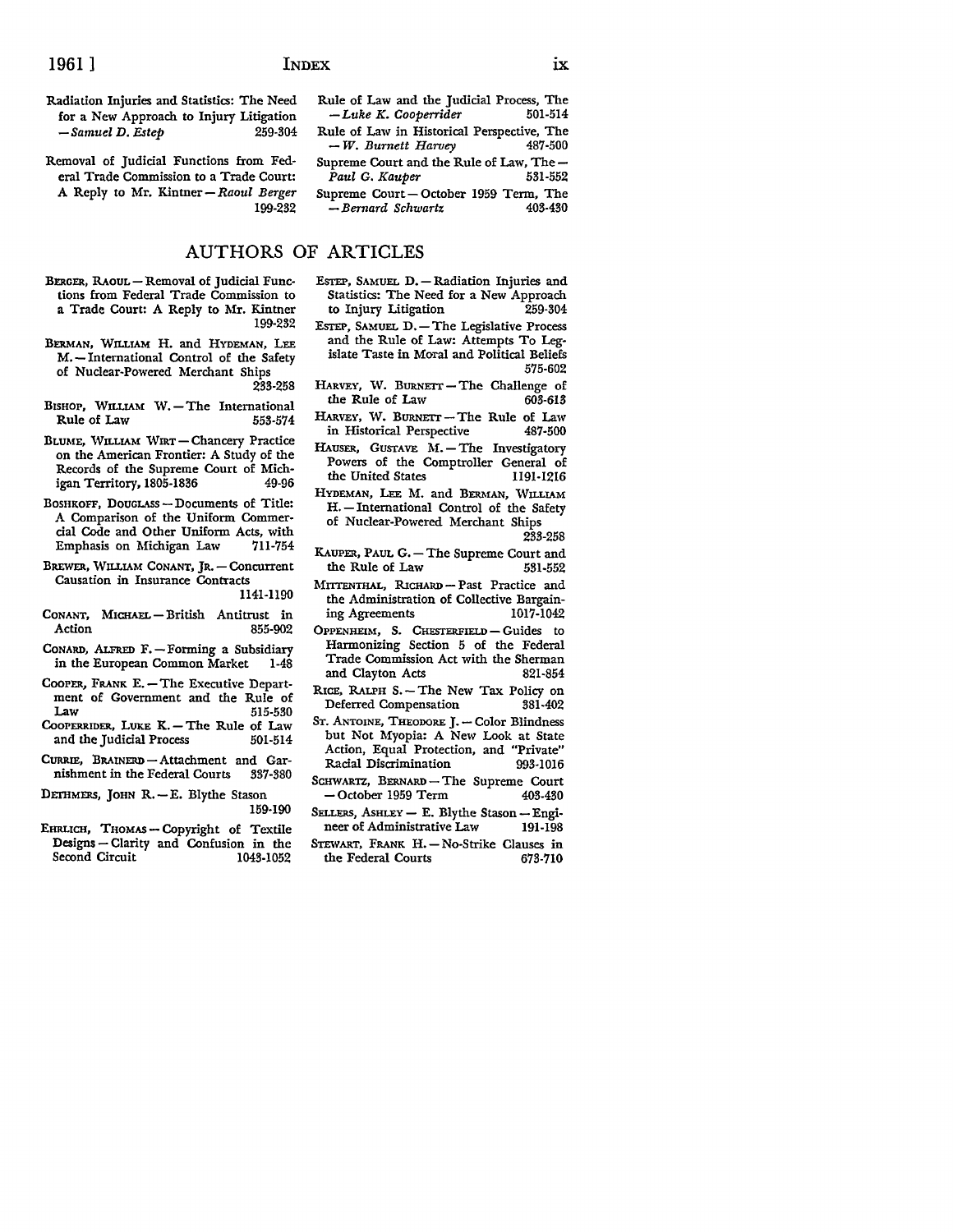#### **TORTS**

See also *Insurance Law.* 

- Negligence interspousal tort immunityaction by wife against deceased husband's estate 1263
- Negligence res ipsa loquitur doctrine applied although damage causing instru• mentality not within the exclusive control of defendant at the time of the damage

#### TRUSTS AND ESTATES

Pour-over wills-bequest to subsequentlyamended trust upheld under doctrine of independent significance 1276 Trusts - charitable trusts - ascertainment of dominant intent in application of cy pres 651

UNIFORM COMMERCIAL CODE Documents of title: a comparison of the

uniform commercial code and other uniform acts, with emphasis on Michigan law  $(a)$ 

# TABLE OF CASES

Decisions of 1960-1961 noted or cited in Volume 59. Asterisk (•) indicates discussion; dagger (†) indicates 1959 cases discussed as Recent Decisions.

| A                                          | 452<br>Coke v. City of Atlanta                           |
|--------------------------------------------|----------------------------------------------------------|
| $310^*$ , 449<br>Abel v. United States     | Comm'r v. Duberstein<br>321                              |
| 838<br><b>ADT</b> Catalogs                 | 848<br>Continental Baking Co.                            |
| American Chain & Cable Co. v. United       | Cort v. Herter<br>$960*$                                 |
| 682<br>Steelworkers                        | Crane Co.<br>848                                         |
| $456*$<br>American Mfg. Co.                | D                                                        |
| American Radiator & Standard Sanitary      |                                                          |
| Corp. v. Intl. Molders & Foundry Workers   | 845<br>Dayton Rubber Co.                                 |
| 682, 838                                   | $643*$<br>DeVeau v. Braisted                             |
| 453<br>Anderson v. Moses                   | 851<br>Diamond Crystal Salt Co.                          |
| 968*<br>Armstrong v. United States         | Doncaster and Retford Co-operative Socie-                |
|                                            | 863<br>ties' Agreement, In re                            |
| в                                          | Drake Bakeries, Inc. v. Local 50, American               |
| 794<br>Baird v. Koerner                    | 698,703<br>Bakery Union                                  |
| Baltimore Contractors, Inc. v. Carpenters' | E                                                        |
| 682<br>District Council                    | Elder v. Stewart<br>139+                                 |
| 427*,549<br>Bates v. City of Little Rock   | 438*<br>Electrical Workers v. United States              |
| 838<br>Benner Tea Co.                      | Elkins v. United States<br>$423$ *, 538                  |
| Black Bolt & Nut Association's Agreement,  | Essential Enterprises Corp. v. Automatic                 |
| 868<br>In re                               | $640*$<br>Steel Products, Inc.                           |
| $421*$<br>Blackburn v. Alabama             |                                                          |
|                                            |                                                          |
| 792<br>Blumenfeld, In re                   |                                                          |
| Board of County Comm'rs v. Donoho 957*     |                                                          |
| Boman v. Birmingham Transit Co.            | Falcone v. Middlesex County Medical Soc'y<br>785*        |
| 998, 1007, 1012, 1014                      | 829<br>FTC v. Anheuser-Busch, Inc.                       |
| Borrow v. FCC<br>638*                      | 828, 839                                                 |
| 1270*<br>Bowdoin v. Malone                 | FTC v. Henry Broch & Co.<br>851<br>FTC v. Nash-Finch Co. |
| Boynton v. Virginia<br>452, 1005*          | $794*$<br>FTC v. Travelers Health Ass'n                  |
| 1265<br>Brennecke v. Kilpatrick            | Federation of British Carpet Manufacturers'              |
| Brown v. Board of Educ.<br>1071            | 866, 889<br>Agreements, In re                            |
| 1130<br>Brown v. Broome County             |                                                          |
| 648<br>Bunny Car Wash                      | Federation of Wholesale and Multiple Bak-<br>867,888     |
| Burton v. Wilmington Parking Authority     | ers' Agreement, In re<br>828<br>Fred Bronner Corp.       |
| $1005*$                                    | $1256*$<br>Fifield Manor v. Finston                      |
| С                                          | $141*$<br>Flora v. United States                         |
| Campbell Taggart Associated Bakeries, Inc. |                                                          |
| 850                                        | G                                                        |
| 845<br>Celotex Corp.                       | Gardner v. State Director of Employment                  |
| Cement Maker's Federation's Agreement, In  | $145 +$                                                  |
| 869, 888<br>тe                             | Garner v. Louisiana<br>1005                              |
| Chicago, R. I. & Pac. R.R. v. Switchmen's  | 839<br>Giant Food Shopping Center, Inc.                  |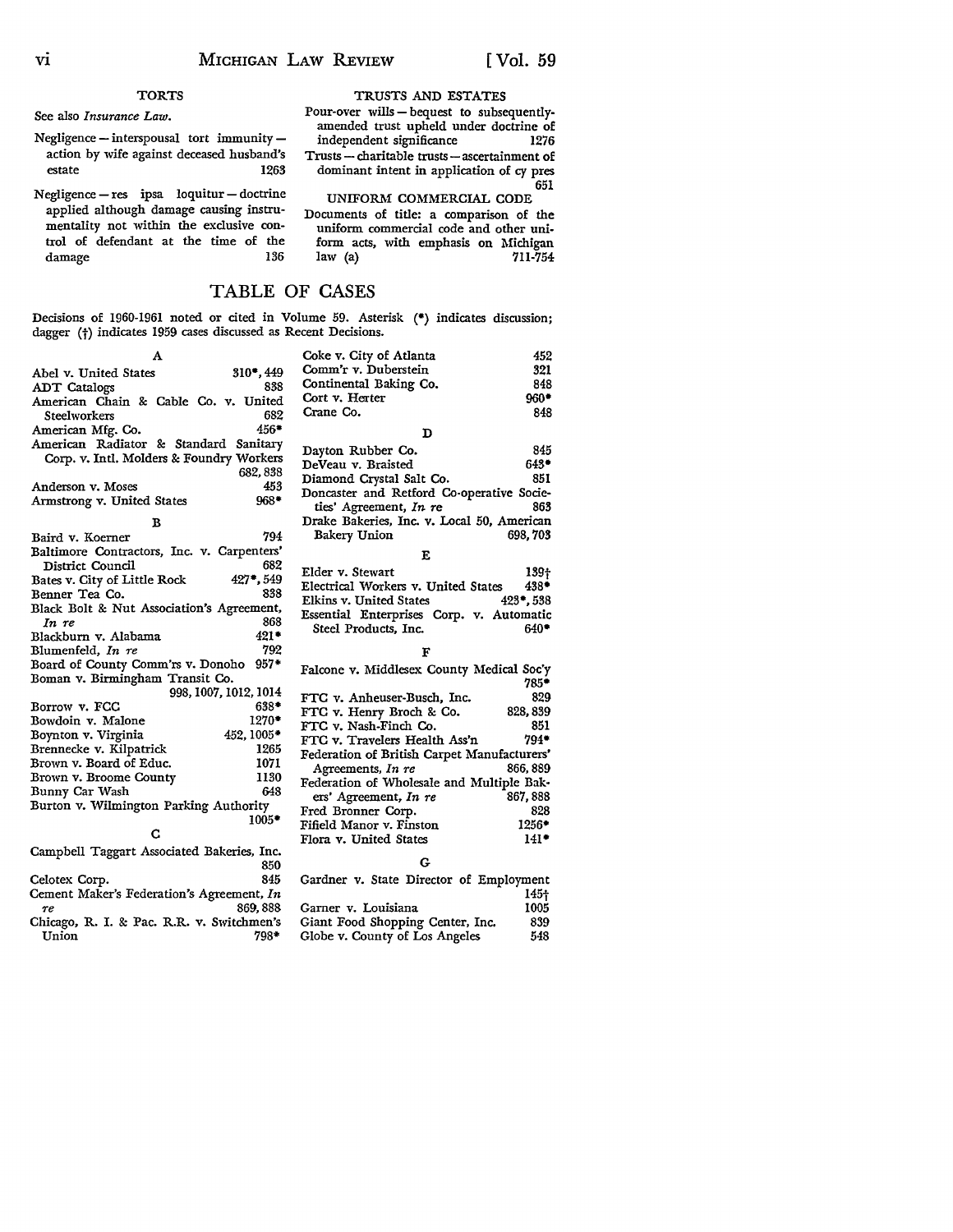#### 1961 ] **INDEX** vii

| 467<br>Gottsdanker v. Cutter Labs.           | McLeod v. Teamsters             |
|----------------------------------------------|---------------------------------|
| Government of Virgin Islands v. Ferrer 314   | Mead Johnson & Co.              |
| Grand Union Co. 825, 834, 837, 839, 840, 841 | Stores, Inc.                    |
| Greenberg v. Panama Transp. Co.<br>788*      | Meyer v. United States          |
| Griffin v. Collins<br>1008                   | Miles Branch Coal Co.           |
| 412*,537<br>Grisham v. Hagan                 | Millworth Converting            |
|                                              | Mitchell v. H. B. Zach          |
| н                                            | Monroe v. Pape                  |
| H. M. Kolbe Co. v. Armgus Textile Co.        | Motor Vehicles Distrib          |
| 625, 627, 628, 1049*                         | ment, In re                     |
| Hampton v. Paramount Pictures Corp. 634      | Mytinger & Casselberry          |
| Hannah v. Larche<br>415*                     |                                 |
| 432*<br>Harrison v. Heald                    | N                               |
| Henningsen v. Bloomfield Motors, Inc. 467*   | National Ass'n of Brit          |
| $975*$<br>Hodges v. United States            | Ltd.'s Scheme, In re            |
| Hooper v. Mountain States Sec. Corp. 1267*   | NLRB v. E & B Brew              |
| Howard Savings Institution v. Trustees of    | Nelson v. County of L           |
| Amherst College<br>652*                      | Nevers v. United State          |
| 421*,538<br>Hudson v. North Carolina         | Nibco, Inc.                     |
| Huron Portland Cement Co. v. City of De-     | Northeast Capital Cor           |
| 419*, 964*<br>troit                          |                                 |
| I                                            | О                               |
| 838<br>Individualized Catalogues, Inc.       | Ohio <i>ex rel</i> . Eaton v. 1 |
| 847<br>Intl. Staple & Machine Co.            | Order of R. R. Teleg:           |
|                                              | No. W. Ry.                      |
| J                                            | P                               |
| $802*$<br>Jacobson v. Comm'r                 | Parker v. Ellis                 |
| John H. Breck, Inc. v. Alexander's Dep't     | Pennsylvania <i>ex rel</i> . I  |
| Stores, Inc.<br>896                          |                                 |
| Johnson & Johnson v. Textile Workers         | Perkins Marine Lamp             |
| 684<br>Union                                 | Long Island Marine              |
| Jones v. Marva Theatres, Inc.<br>452         | Peter Pan Fabrics, Inc.         |
| Jones v. United States<br>444*               |                                 |
| ĸ                                            | Peter Pan Fabrics, In           |
|                                              | Corp.                           |
| Kaplan, In re<br>791*                        | Peter Pan Fabrics, In           |
| Kinsella v. United States ex rel. Singleton  | 62<br>Corp.                     |
| 537                                          | Peterson v. Lamb Rubl           |
| Klopp, Benjamin<br>$1274*$                   | Phenol Producers' Agr           |
| L                                            | Phillips Chemical Co.           |
| La Fond v. City of Detroit<br>$651+$         | ent School District             |
| 699*<br>Lewis v. Benedict Coal Corp.         | Prentice, J. R.                 |
| Lloyd A. Fry Roofing Co.<br>845              | Progress Dev. Corp. v.          |
| Local 8-6, Oil Workers v. Missouri<br>1262   |                                 |
| Local 725, Int'l Union of Operating Eng'rs   |                                 |
| v. Standard Oil Co.<br>456.694               | R                               |
| Local 1912, IAM v. United States Potash Co.  | R. H. Macy & Co.                |
| 456                                          | Randolph v. Virginia            |
|                                              | Ravro Mfo. Co.                  |

Logan-Long Co. 845 Long v. Landy 1263\* Los Angeles Metropolitan Transit Authority v. Brotherhood of Railroad Trainmen 1260•

#### **M**

Maryland Tel. Union v. Chesapeake &: Potomac Tel. Co. of Md. 456 Max Factor &: Co. v. Avenue Merchandise Corp. 896 McElroy v. United States *ex rel.* Guagliardo 412•,537

| ä,<br>I<br>٦ |  |  |
|--------------|--|--|
|              |  |  |

| 467         | McLeod v. Teamsters<br>648                       |  |
|-------------|--------------------------------------------------|--|
| 314         | Mead Johnson & Co. v. Alexander's Dep't          |  |
| 841         | Stores, Inc.<br>896                              |  |
| 88*         | Meyer v. United States<br>971*                   |  |
| 008         | Miles Branch Coal Co. v. UMW<br>700              |  |
| 537         | Millworth Converting Corp. v. Slifka<br>1045     |  |
|             | Mitchell v. H. B. Zachry Co.<br>316*             |  |
|             | Monroe v. Pape<br>1015                           |  |
|             | Motor Vehicles Distribution Scheme Agree-        |  |
| 49*         | ment, In re<br>889, 890                          |  |
| 634         | Mytinger & Casselberry, Inc.<br>833, 847         |  |
| 15*         |                                                  |  |
| 32*         | N                                                |  |
| 67*         | National Ass'n of British and Irish Millers      |  |
| 75*         | Ltd.'s Scheme, In re<br>877                      |  |
| 67*         | NLRB v. E & B Brewing Co.<br>231                 |  |
| of:         | Nelson v. County of Los Angeles<br>638           |  |
| 52*         | Nevers v. United States<br>314                   |  |
| 538         | Nibco, Inc.<br>845                               |  |
| De-         | 845<br>Northeast Capital Corp.                   |  |
| 64*         | о                                                |  |
|             |                                                  |  |
| 838         | Ohio ex rel. Eaton v. Price 447*, 548, 700       |  |
| 847         | Order of R. R. Telegraphers v. Chicago &         |  |
|             | No. W. Ry.<br>459*                               |  |
|             | P                                                |  |
| 02*         | Parker v. Ellis<br>312*                          |  |
| :p't<br>896 | Pennsylvania ex rel. Dermendzin v. Myers<br>126† |  |
| ers:        | Perkins Marine Lamp & Hardware Corp. v.          |  |
| 684         | Long Island Marine Supply Corp. 624, 629         |  |
| 452         | Peter Pan Fabrics, Inc. v. Candy Frocks, Inc.    |  |
| 44*         | 625, 628                                         |  |
|             | Peter Pan Fabrics, Inc. v. Dixon<br>Textile      |  |
|             | 625, 628<br>Corp.                                |  |
| 91*         | Peter Pan Fabrics, Inc. v. Martin Weiner         |  |
| n           | 625, 629, 630, 633, 1050*<br>Corp.               |  |
| 537         | Peterson v. Lamb Rubber Co.<br>$464*$            |  |
| 74*         | Phenol Producers' Agreement, In re<br>868        |  |
|             | Phillips Chemical Co. v. Dumas Independ-         |  |
| 51†         | ent School District<br>130, 419*                 |  |
| 99۰         | Prentice, J. R.<br>847                           |  |
| 845         | Progress Dev. Corp. v. Mitchell                  |  |
| 262         | 1064, 1069, 1072, 1074                           |  |
| z'rs        |                                                  |  |
| 694         | R                                                |  |
| Co.         | R. H. Macy & Co.<br>838                          |  |
| 456         | 1014<br>Randolph v. Virginia                     |  |
| 845         | Rayco Mfg. Co.<br>847                            |  |
| 33*         | 646*<br>Reed v. Roumell                          |  |
| or-         | Reliable Volkswagen Sales & Serv. Co. v.         |  |
| ıen         | World-Wide Auto Corp.<br>1246                    |  |
| 50*         | Revion, Inc. v. Janel Sales Corp.<br>894         |  |
|             | Richardson, In re<br>792                         |  |

# Rogers v. American Can Co.

| s                       |                   |
|-------------------------|-------------------|
| Schick, Inc. v. FTC     | 851               |
| Scripto, Inc. v. Carson | $417^*$ , $441^*$ |

Rinkel v. Lee's Plumbing &: Heating Co.

136†<br>907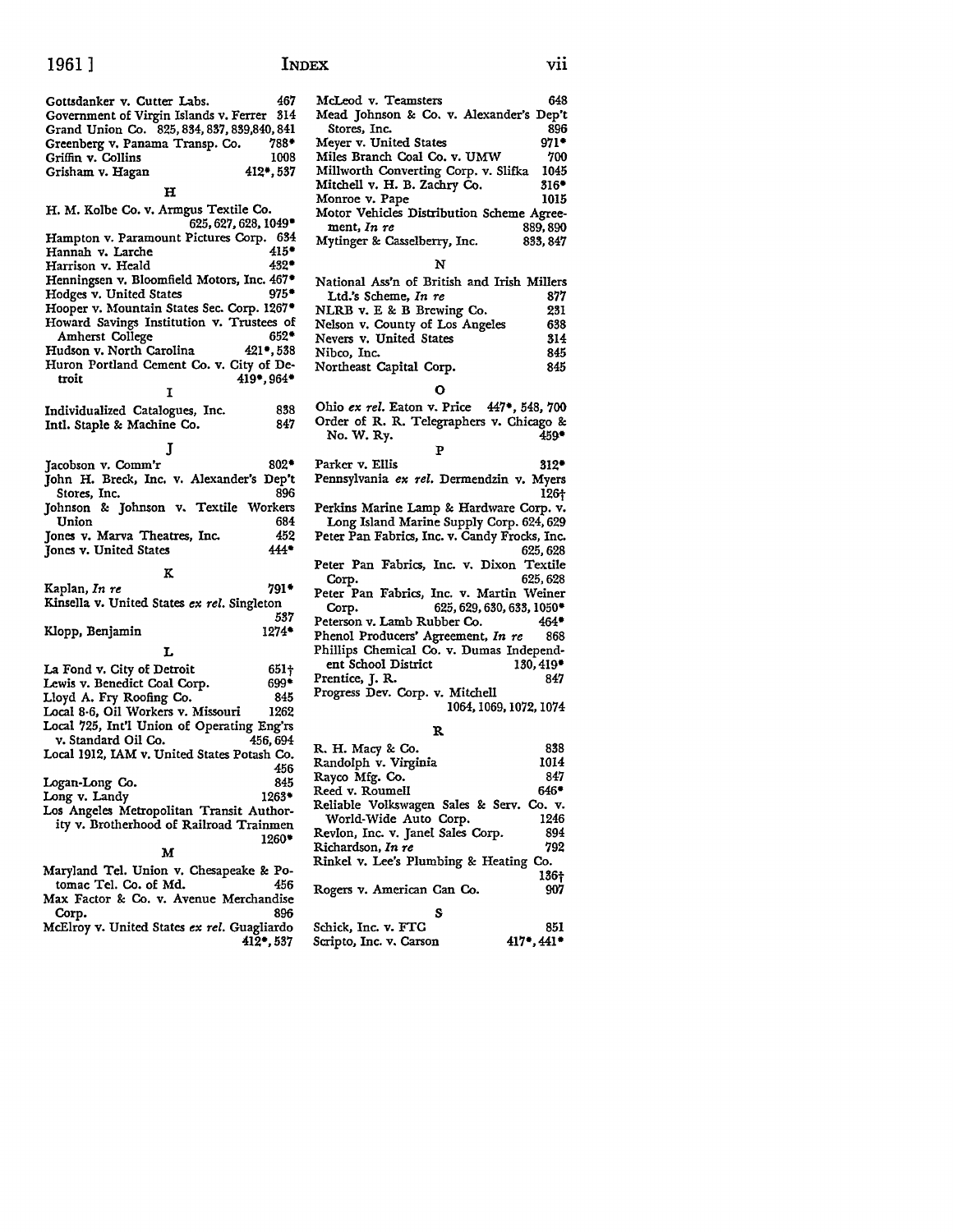| $\cdots$<br><b>V111</b>                   |           | MICHIGAN LAW REVIEW                       | [Vol. 59]      |
|-------------------------------------------|-----------|-------------------------------------------|----------------|
| Second Bank-State St. Trust Co. v. Pinion |           | United States v. General Shoe Corp.       | 948            |
|                                           | 1276*     | United States v. Kaiser                   | $321*$         |
| Smith v. California                       | 548       | United States v. Livingston               | $128 +$        |
| Smith v. Paul                             | $133+$    | United States v. Louisiana                | $404*$         |
| Socony Mobil Oil Co.                      | 838,845   | United States v. Parke, Davis & Co.       | 884            |
| Sperry Rand Corp. v. FTC                  | 851       | United States v. Proctor & Gamble         | $123+$         |
| Swart v. South Burlington Town            | School    | United States v. Raines                   | $414*$         |
| Dist.                                     | $1254*$   | United States ex rel. Singleton           | $411*$         |
| Swift & Co.                               | 847       | United Steelworkers v. American Mfg. Co.  |                |
|                                           |           |                                           | 456*, 685, 696 |
| Talley v. California                      | 426*, 549 | United Steelworkers v. Enterprise Wheel & |                |
| Tampa Electric Co. v. Nashville Coal Co.  |           | Car Corp.                                 | 456*, 458      |

829, 830, 1236• Teamsters Union v. Yellow Transit Freight Lines, Inc. Thompson v. City of Louisville 306•,422•,538 Timkin Roller Bearing Co. 833

|                                                                       | TT |  |      |
|-----------------------------------------------------------------------|----|--|------|
| United States v. Alabama<br>United States v. Cannelton Sewer Pipe Co. |    |  | 415. |

Travelers Health Ass'n v. FTC

Davis & Co. 884<br>r & Gamble 123+ or & Gamble United States v. Raines 414<sup>\*</sup> ingleton **4II** • American Mfg. Co. 456•,685,696 Enterprise Wheel & 456\*, 458 United Steelworkers v. Warrior & Gulf Navigation Co. 454. gation Co.

#### w

Weingarten, J., Inc. 838 Wholesale Confectioners Alliance's Agreement, *In re* 869 Wilmington Parking Authority v. Burton 450• y 649\* Young v. Knight 131+

#### ARTICLES

797,798

- Attachment and Garnishment in the Fed-<br>eral Courts Brainerd Currie 337-380 eral Courts - *Brainerd Currie*
- British Antitrust in Action *Michael Conant* 855-902
- Challenge of the Rule of Law, The  $-W$ . *Burnett Haroey* 603-613

Chancery Practice on the American Frontier: A Study of the Records of the Supreme Court of Michigan Territory, 1805- 1836 - *William Wirt Blume* 49-96

. Color Blindness but Not Myopia: A New Look at State Action, Equal Protection, and "Private" Racial Discrimination --*Theodore* J. *St. Antoine* 993-1016

Concurrent Causation in Insurance Contracts - *William Conant Brewer, Jr.*  1141-ll90

Copyright of Textile Designs - Clarity and Confusion in the Second Circuit-Thomas *Ehrlich* 1043-1052

Documents of Title: A Comparison of the Uniform Commercial Code and Other Uniform Acts, with Emphasis on Michigan *Law-Douglass Boshkoff* 711-754

- E. Blythe Stason *John R. Dethmers*  159-190
- E. Blythe Stason Engineer of Administrative Law Ashley Sellers 191-198 tive Law - Ashley Sellers
- Executive Department of Government and the Rule of Law, The *-Frank* E. *Cooper*  515-530
- Forming a Subsidiary in the European Common *Market-Alfred F. Conard* 1-48
- Guides to Harmonizing Section 5 of the Federal Trade Commission Act with the Sherman and Clayton *Acts-S. Chesterfield*  **Oppenheim**

International Control of the Safety of Nuclear-Powered Merchant Ships- *William H. Berman* and *Lee* M. *Hydeman* 233-258

- International Rule of Law, *The-William*   $W. Bishop$
- Investigatory Powers of the Comptroller General of the United States, The -<br>Gustave M. Hauser 1191-1216  $G$ ustave M. Hauser
- Legislative Process and the Rule of Law: Attempts To Legislate Taste in Moral and Political Beliefs, *The-Samuel D. Estep* 575-602
- New Tax Policy on Deferred Compensation,<br>The Ralph S. Rice 381-402  $The - Ralph S. Rice$
- No-Strike Clauses in the Federal Courts -<br>Frank H. Stewart 673-710  $Frank H. Stewart$
- Past Practice and the Administration of Collective Bargaining Agreements - Rich*ard Mittenthal* 1017-1042